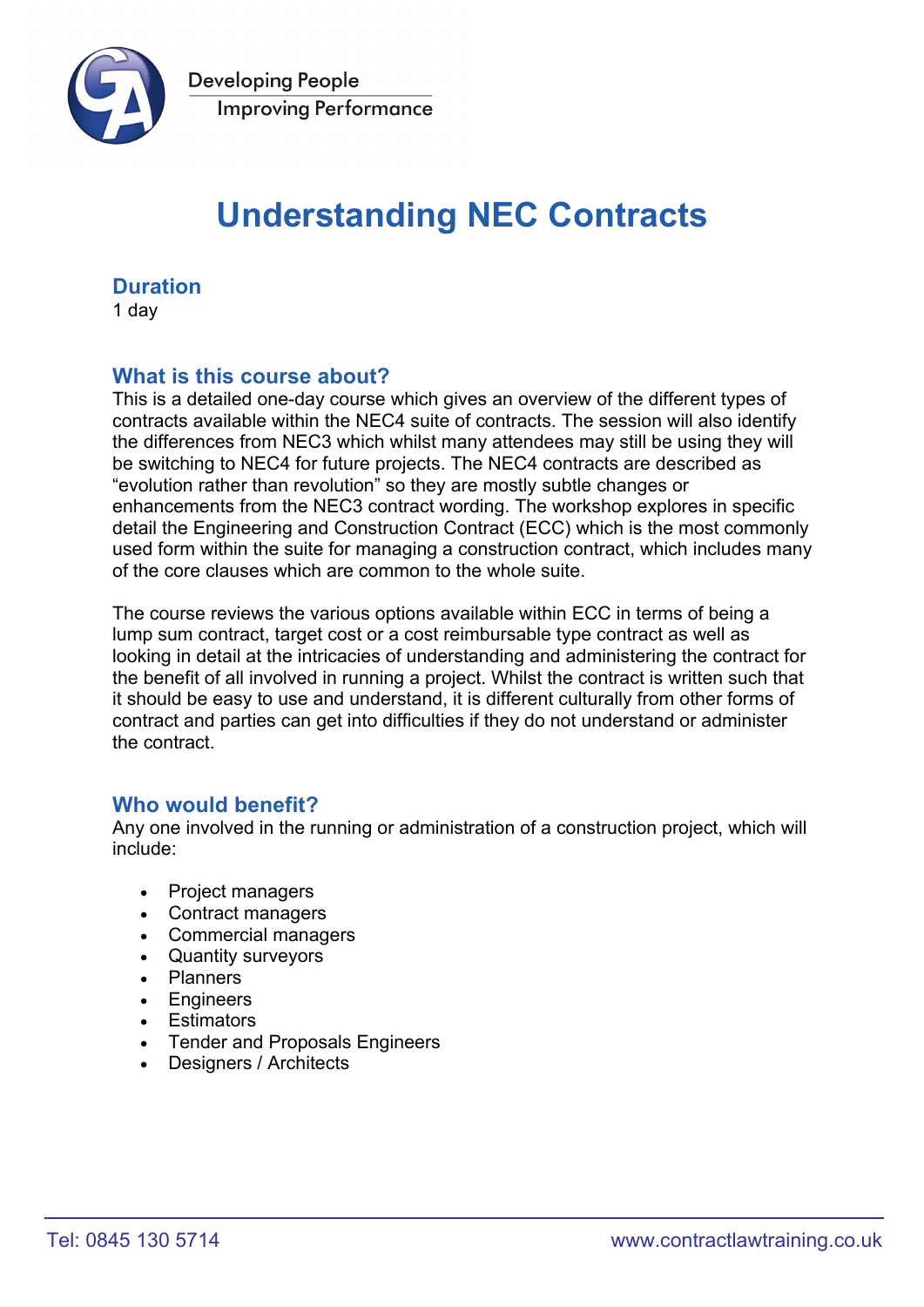

# **Objectives**

At the end of the course those who have attended will understand:

- The different types of contract available within the NEC suite and when they will be most applicable
- The overriding philosophy and culture of the NEC contracts that are common to all
- All of the contract documents involved and their relative importance
- Each of the core principles of the ECC contract which include defined terms, communication, early warnings, contractor's responsibilities, payment, defects, liabilities and termination.
- New NEC4 clauses and how they change/improve previously administered clauses
- The importance and significance of the programme and how it will be managed contractually for the life of the project
- How change will be managed, and in particular the principles of compensation events and the strict processes and timescales involved

# **Key topics covered**

This course will cover the following key topics:

#### **1. Objectives of NEC contracts and range of Contracts available**

- Fundamental essences that are common to all of the contracts
- Range of contracts available and when they will be applicable

#### **2. ECC Contract and associated Contract Strategy**

- Core clauses
- Options A-F
- Secondary Options
- Z clause amendments
- Key changes that NEC4 bring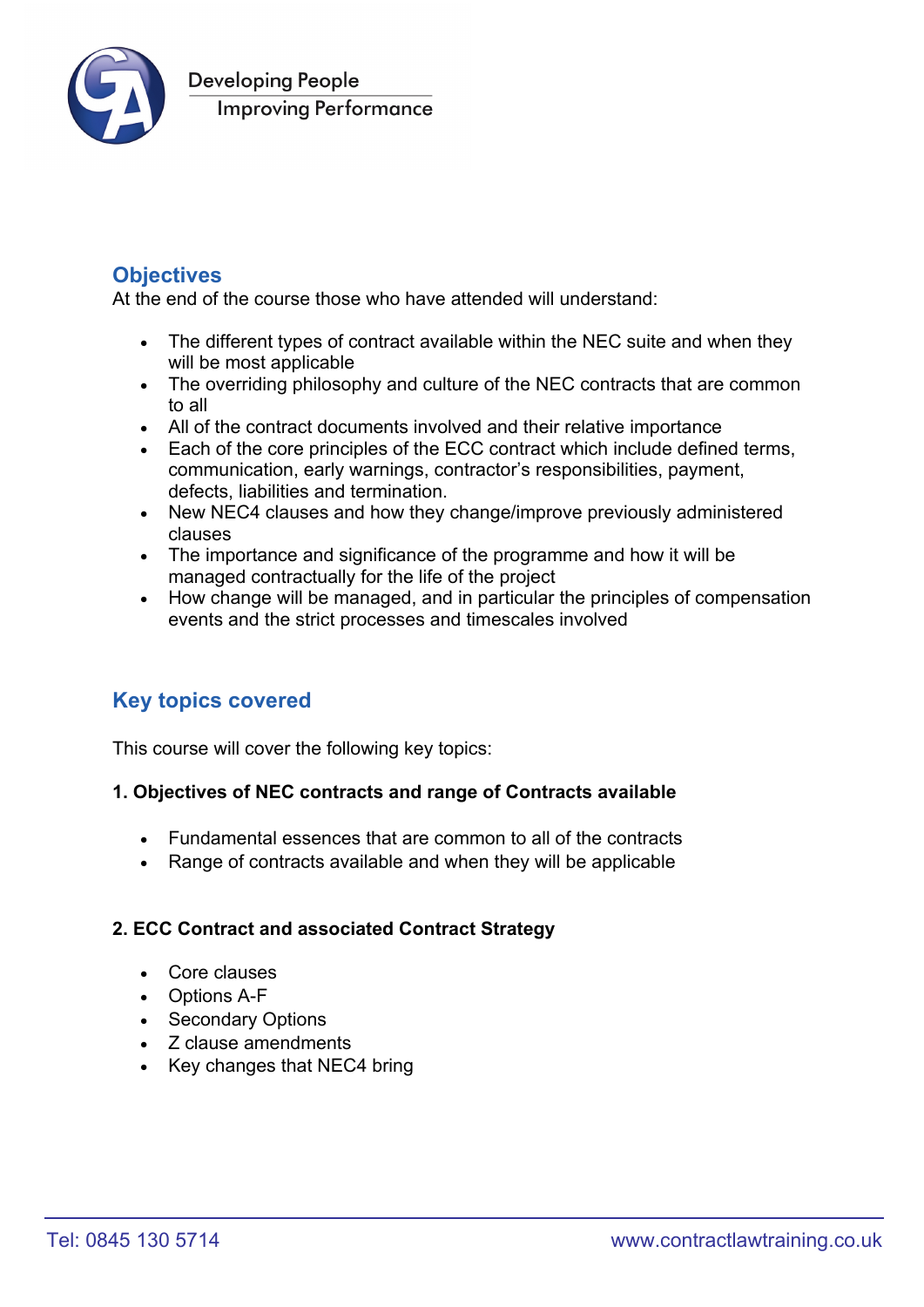

**Developing People Improving Performance** 

## **3. Contract Data**

- Contract data part 1
- Contract data part 2

#### **4. Section 1 of the Contract**

- 'Spirit of mutual trust and co-operation'
- Defined and identified terms
- Communications
- Project Manager
- Ambiguities and inconsistencies

#### **5. Early Warnings**

- What early warnings are
- How they should be managed
- Changes that NEC4 brings with regards to this process

#### **6. Contractors Responsibilities**

- Design
- People
- Working with Others
- Subcontracting

#### **7. Time / Programme**

- Level of detail required of a programme
- Acceptance of a programme
- Revising a programme
- Acceleration

#### **8. Quality Management**

- What is a defect?
- Acceptance of defects